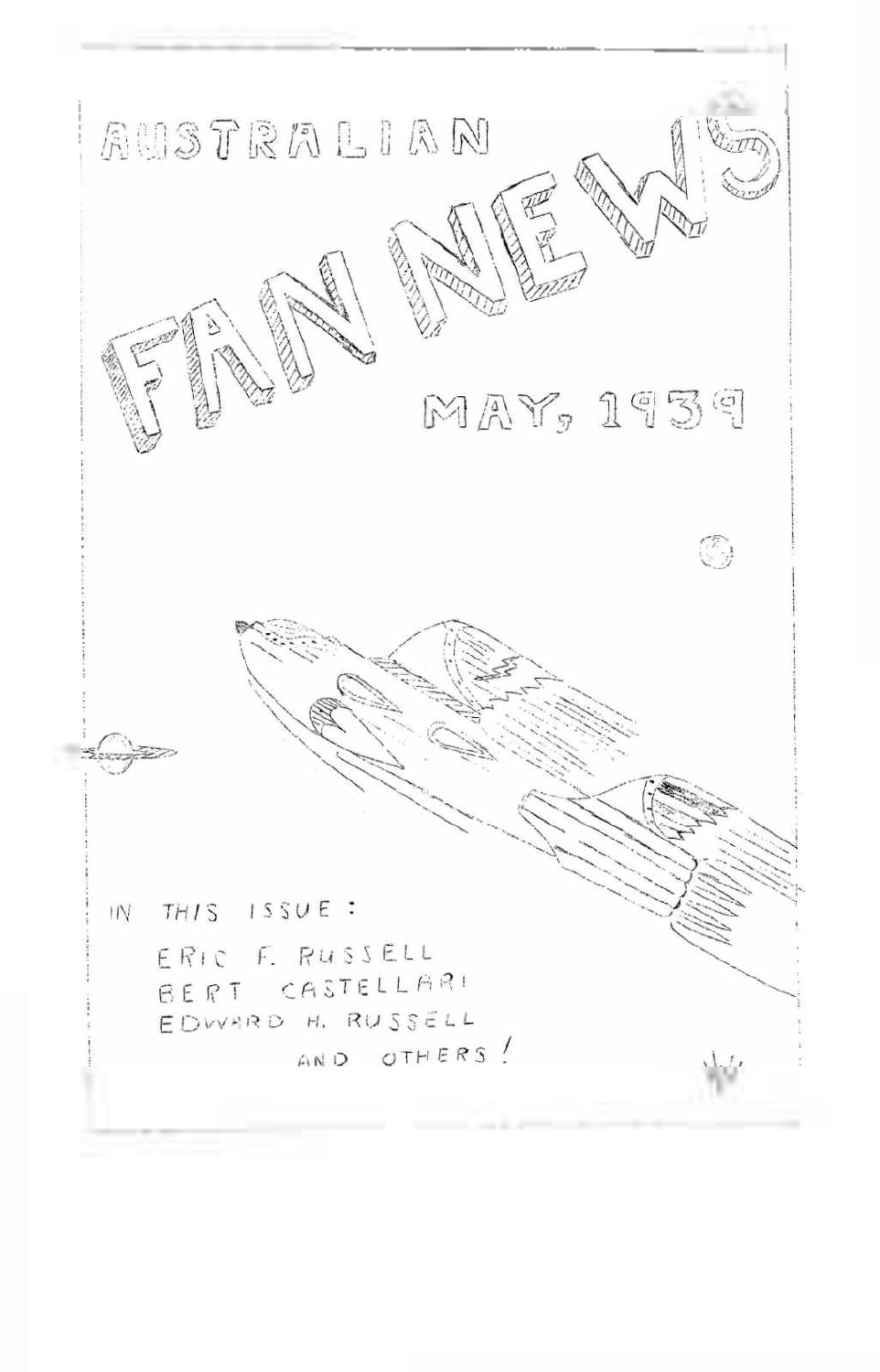JUSTRALIAN FAN NEWS. **CONTAITS** 

| FICTION APPEARING IN THIS ISSUE:<br>TICHOR MPHEMART IS THIS ISSUE:<br>"JOHN KETL, DIKENSICH EXPLORER."<br>"5998, THE YEAR OF FRUSTRATION."RRU F. RUSSELL |  |
|----------------------------------------------------------------------------------------------------------------------------------------------------------|--|
|                                                                                                                                                          |  |
|                                                                                                                                                          |  |
|                                                                                                                                                          |  |
|                                                                                                                                                          |  |

COVER BY CDITOR.

'MISTRIMIAN FAN NEWST Vol. 1 No. 1. MATRIME 1939, Issued whenever-<br>facilities-are-obtainable. Next issue should be out hefore September<br>(graphing facilities are obtainable.) Price: 6 perce or 10 cents.<br>The wall exchange o

**APOLOGY** 

We are sorry, very sorry. This magnetic had been scheduled for appearance on Eay, but, but through unforeseen difficulties (i.e. inch-<br>ility to use the misseograph originally intended for reproducing the<br>series, loss of a result of our printer being ungoin to use the original mimeograph and typewriter. Again, we are sorry for the inconvenience we have Caused our subscribers.

LET MATE ENS!

It seems that cartes claim and the solutions is claim the existence of a new sife<br>promagnation, namely "Super-Colorsal Science Stories", of which the<br>have supposed to have been published already. However there is greet<br>dou Australian pro mag as no advertisements regarding its reliese heve appro-Eric F. Russell is soon to issue a new fon magazine. Arrangements entry heaster a feature and the state of this fore cast can be assumed as reasonably accurate. The mann of this magazine is "Oltre" and the mail constraint in the second of this magazine is "Oltre" and the extra postes. Se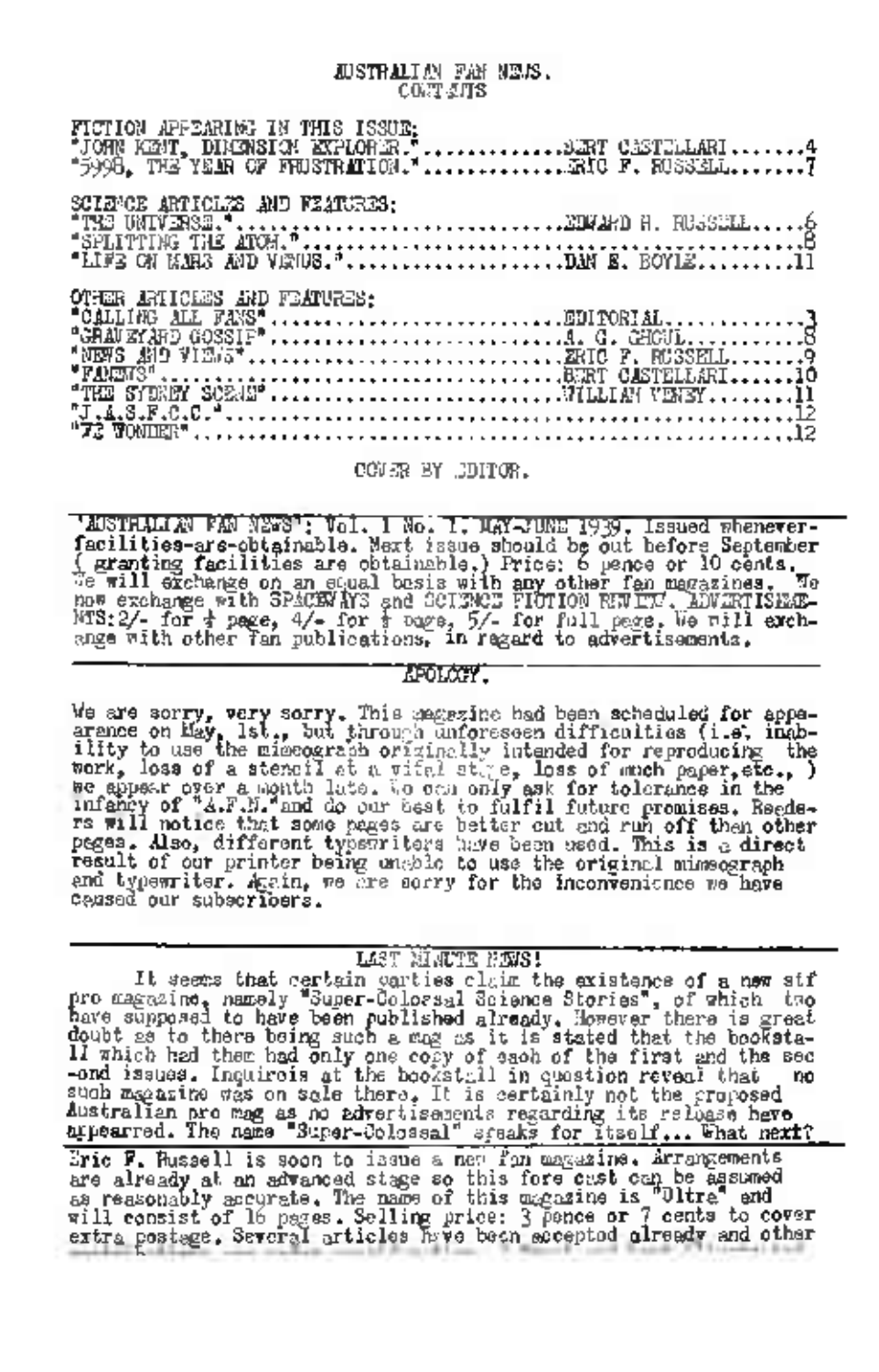Volume 1 No. 1 May, 1939.

"For Fantasy Fans''

EDITOR 12 'AILLiA-J VENEY

ASSOCIATE EDITORS

ERIC RUSSELL -------- BERT CASTELLARI

PRINTED BY FRANA FLAr.ERTY

CALLING ALL FANS

by The Emtor.

It is with the greatest of pleasure that we present the first issue of "..ustralian Fan News." Much time and energy has been spent on this magazine and we hope that our labours have met with the readers approval. As this is our initial venture into the factusy sorld, we cannot oe favourably compared with the other Australian fan magazine, or those of our American cousins. However, once we have contacted interested Australian and overseas fans, we feel sure that we can bring you fiction, articles and news equal to any in other magazines of this type.

Let us look at this month's contents. Our two associate editors, Eric F. Russell and Bert Castellari, have each contributed state of the most topical of subjects, the time compule; while Bort has attempted to lear the move of the subject of the conduction of the strength of the period of an avec distribution of the subject of the subject of the subject of the subje contributor, Edward H. Russell, has entered "The Universe". "Spli-tting the Atom" was included to satisfy our readers who are interested in this branch of science. The various items of news have been collected from many places and presented by Eric F. Russell under the title,"News and Views".

Now, a word to our active fans. This magazine is open to any reader to express his (or her) views on the current happening in science-fiction. If you have any particular like or dislike, let sciance-fiction. It you have any particular its or cisities, its<br>us know about it. You may hurl rocks or roses, brickbats or bou-<br>quets. No holes barred, (except in the case of an attack an some other fan magazine.)

We next come to the question of illustrations. As seen by this months cover, ye editor is not <sup>a</sup> second Wesso, Brown or Morey. V/e will have to get some artists, otherwise we will never reach the standards of other fan magazines. Next month we will give Eric F.<br>Russull a try on the cover as well as some interior work. Later it may be possible to contact other fan artists and build a profusely illustrated magazine. Nhat do you readers think of interior illustrating? Do you want us to try it?

Notas: It certainly looks as though science-fiction has at lest bit Australia. The old Sydney Science Fiction League has apparently disassumed from the foco of the Earth, but new clubs are the rising to appeared from the foco of the Earth, but new clubs are then rising to take  $\epsilon$ . The position control of the signal control of the signal control of contr

vow all next issue!J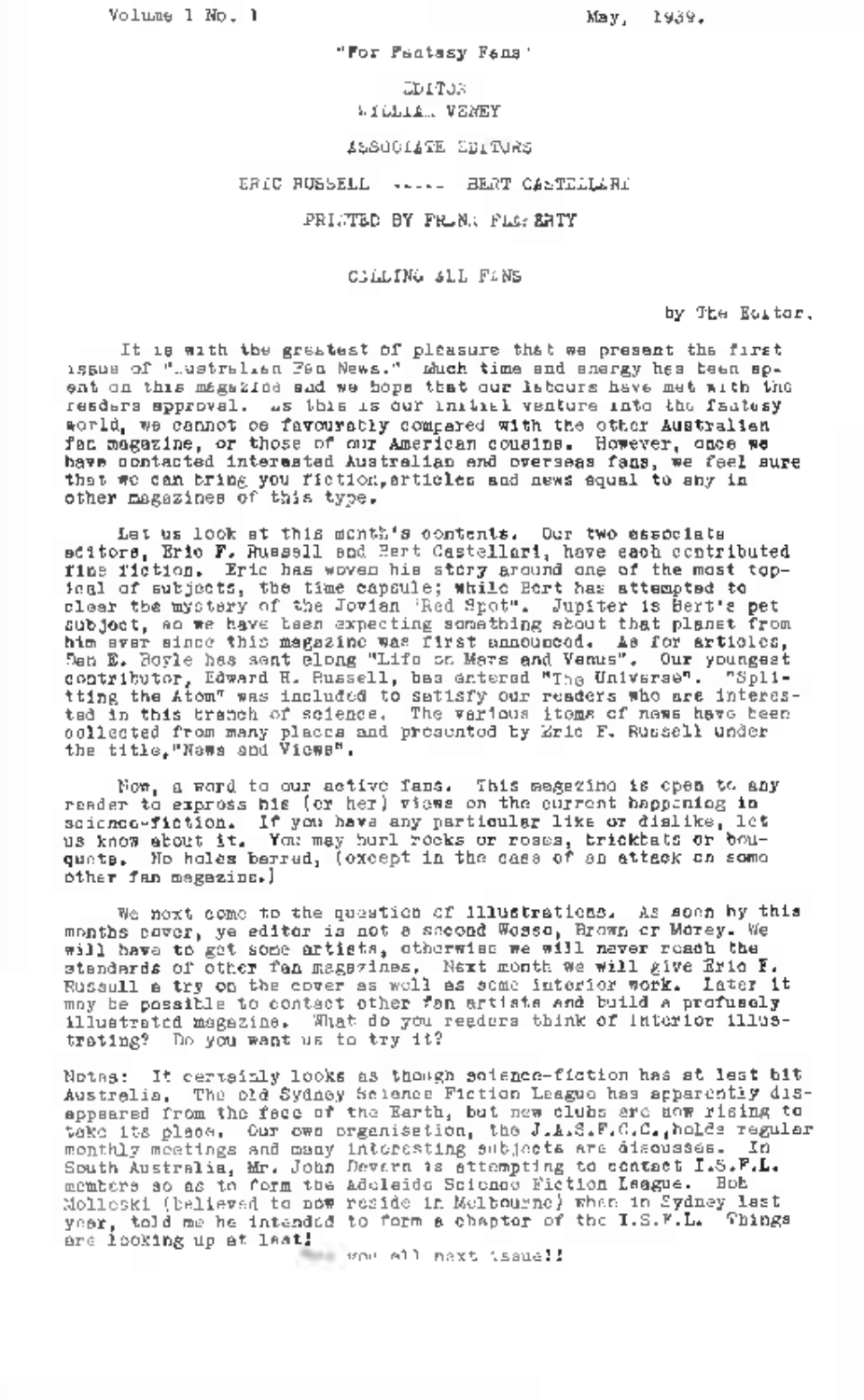#### JOHN KENT, DIMENSION EXPLORER.

by BERT GASTELLARI.

On 16th March, 2043, John Kent sole survivor of the Durant exped-<br>ition into the Second Red Spot of Jupiter was picked up in a lifeboat<br>of the space ship used in the expedition. He related his story to the captain of the rescue ship and it was taken down on <sup>a</sup> recorder. Readers probably remember that Jupiter's First Red Spot disappeared in 1936 and was thought by scientists of the time to be nothing else than <sup>a</sup> storm area. They were more convinced of it when the Second Red Spot appeared some <sup>15</sup> years later and was there till <sup>3</sup> days after Kent'<sup>s</sup> venture. The disappearance of seven ships which ventured into the area before Professor Purant's, arroused interest to a great extent in the Red Spot. It was thus that Professor Durant was sent to investigate.

The following is John Kent's story as recorded two days after his rescue:- "After an uneventful journey from Earth we reach the Jovian system. The professor decided to stay on Ganymede for several days before descending. After the short delay, we arrived in the region of the Red Spot and according to instructions entered the 'cloud' immediately. For several minutes we plunged through that red dust-The most than 20 our survivier, we brake through and saw helow us the most face of Juniter, Thus make a great shoot an end saw helow us and saw helow in the most end of the most end of the most end of the most end of the s minute consciousness left me and I came around to see a very changed scene before me. The red 'dust' had disappeared and as far as one could see there stretched a volcanic land. For some time we guided our ship showe this new land being very appeal at the turn of events. At first the professor couldn't offer any explanation, then suddenly he cried: 'I've got itl I've got it'.

We were anxious to know what had happened but when he told us we were still on Jupiter we just cuoldn't believe itl Our captain asked for a better explanation maintaining that the land below was nothing like Jupiter.

To this the professor replied: "Not as we know it but as the people of another dimension know it. That is if people exist in this dimension." For a moment we were spellbound, then we realised what<br>he ment. "I mean that be some means as yet unknown to us, we have been<br>transported to another dimension. Do not ask me what the Red Spot has to do with it, as it is as much <sup>a</sup> mystery to me as to you."

"We continued in the space ship for several miles and then it was decided that an exploring party should go out. Also repairs were necessary and one of the lifeboats was, as a result, removed. I was among the men who went to explor with the professor littling dreaming among the men went to explire all so unexpected. We were commenting<br>the ealamity to follow. It was all so unexpected. We were commenting<br>on the paculist nature of the soil in "X" as the professor had named this dimension, when suddenly one of the men let out a terrible scream. It was followed by others so horrible that we had to shut off the radios in our space suits. We wheeled around to see three men fade away as they were enveloped in a grey gas. Then into view slid about fifty of the strangest beings I have ever seen. A crystal-like dome shaped head was perched on a cylindrical body which tapered to a thin tenacle with a disc-foot attached. This, <sup>1</sup> gathered was a one-legged creature and it crossed the ground by sliding on the disk foot. However, numerous tentacles projected from the upper portion of the body and theyoach hold a cuoir container from which wes flowing the grey disintegrating gas.

Professor Durant and I were in the lead of the rest of our<br>party and thus we escaped the gas. To our horror we saw the rest of the explorers go down under the volumes of dis.-gas. It was a terrible sight which I shall never forget. Then, the srango creatures began<br>moving towards the professor and myself! By their signs it was obvious they intended to make as well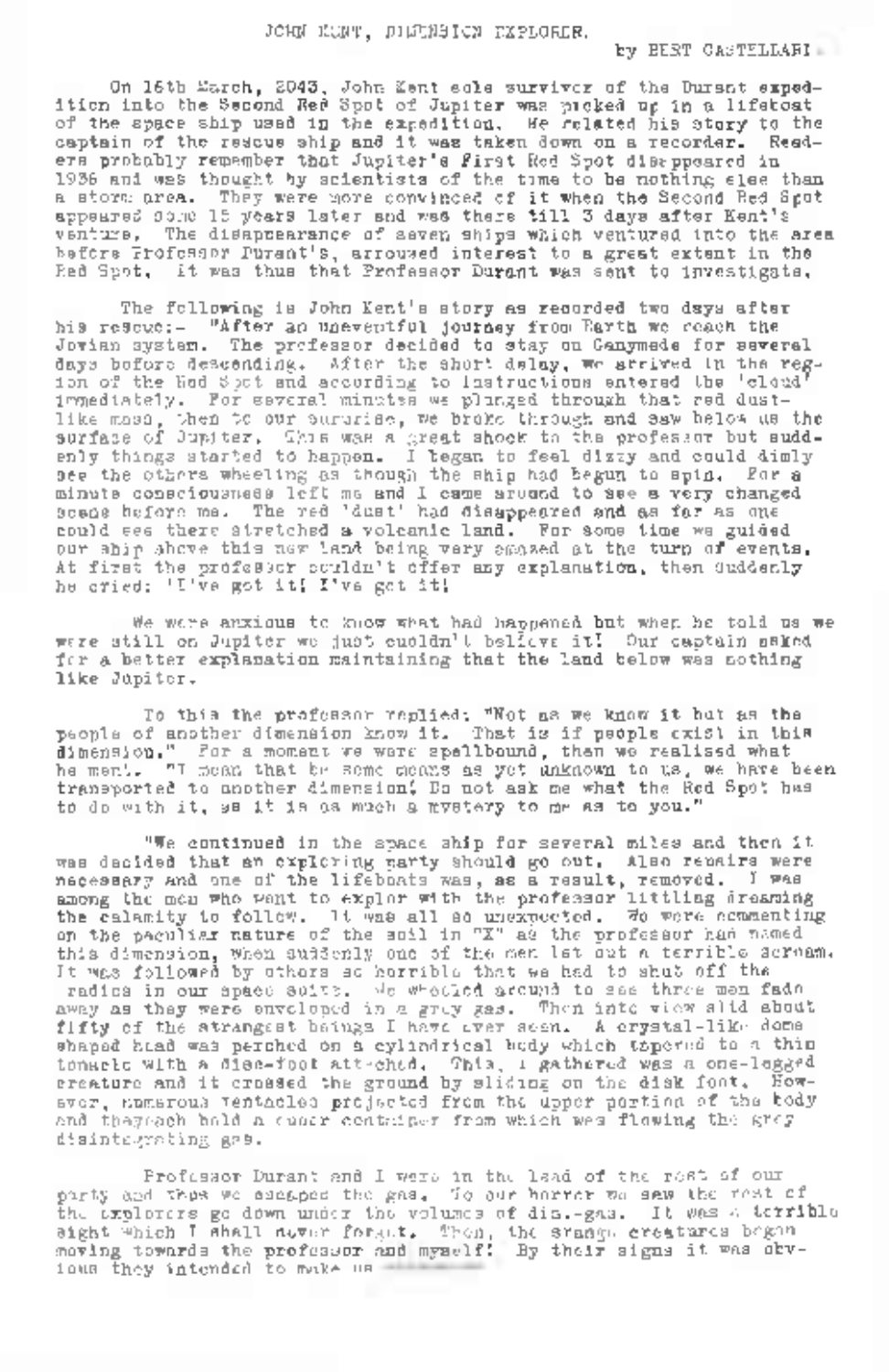#### JOS'; KELT, DIMENSION EXPLORER. (Continued from page 4.)

"Hoping that the remainder of our crew on the ship would see our plight we peered back in that direction. Our horror knew no limits when we saw the ship rapidly disintegrating under a barrage of grey gas! I Untouched and to one side lay the empty lifeboat and I felt a stupid urge to make a desh for it, but it would have been hopeless as<br>these queer creatures were now forcing us towards a 'hill' which loom-<br>these queer creatures were now forcing us towards a 'hill' which loomed against the horizon." Here a lot of details of John Kent'<sup>s</sup> story may be ommitted. Suffice to say that on reaching the hill Durant and Kent found what was expected------an underground city. Kent continues:-

"After several hours communication was established by signs, as it had been observed the creatures emmitted no sound. Telepathy was probably a natural ability. But we learnt what we wanted to know by the sign language as an attempt by Durant to communicate by telepathy had no results. We answered and esked many questions, oventually getting to know something of their existance. Also, the Professor'<sup>s</sup> theory that we were in another dimension was later found to be true. It seems that they obtained thoir food from the ground in much the same way as plants on Earth do, utilising the disk foot as a sort of root.

"Then we gained some very important and interesting informatio -n and they did not seem to fear us ever divulging it to others of our On telling them of the Red Spot they said they said that they were the cause of its presence on Jupiter and further inquiries led them <sup>m</sup> to showing us <sup>a</sup> mass of complicated machinery. They told us that they y were endevouring to gain entrance to our dimension and conquer the worlds of our system having already done this to their oun system!J However, the screen, for such was tho Red Spot, had only worked in the reverse. They mentioned the entrance and destruction of other ships like ours. We were informed that in one case the entire crew of one ship went stark raving mad! They continued by telling us what they intended to do to our worlds once they had conquered them. At this point, Professor Durant interupted them by telling that our air supply in our suits was running low, and asked if we could be allowed to go to the lifeboat which had escaped destruction, aid refill our air-tanks<br>They agreed, an enroute we were amazed to ase them wede through pools<br>of boiling mud and molten lave an we wade through water. Apparently they were invulneratie to the terrible death that would befall a human who attempted to do as they did. When we were several yards from the lifeboat, the professor acted!

" 'Make a desh for the ship! 'he yelled into the radio,'It's our only chance! ' Lifting my gravity boot, I crashed it into the body of the nearest dimension creature. The professor followed suit and we dived for the lifeboat. I was the first in and as the professor was abiout to join me, the ground beneath him collapsed and he disappeared into the newly formed pool of bubbling lava! I lept to the controls of the vessel and before the startled creatures could think. I heeded for the area in which we had entered this dimension.

"It was then that I remembered that I could enter via the Red Spot but not return! I suddonly became suare that a wave of neusea end vertigo was sweeping over me. The ship, uncontrolled went into a chair into a controlled went into a chair find the ship hurtling towards the familiar surface of Jupiter while above swirled the red dust of the Spot. I brought the ship under my control and saw the 'Triton' just of to the left. Yon know the rest."

Here Kent's story ended and strenge to say the Red Spot faded away into nothingness several days later. With the usual stupidity of our reed, those who heard the story doubted it and said Kent was out of his mind. As for the second Red Spot, no one has been able to say<br>exactly what it was and the old theory of it being a storm centre are ogain into being. John Kent may have tion out of his mind and yet again it is possible he did experience the edrasture in the other dimension. Who knows?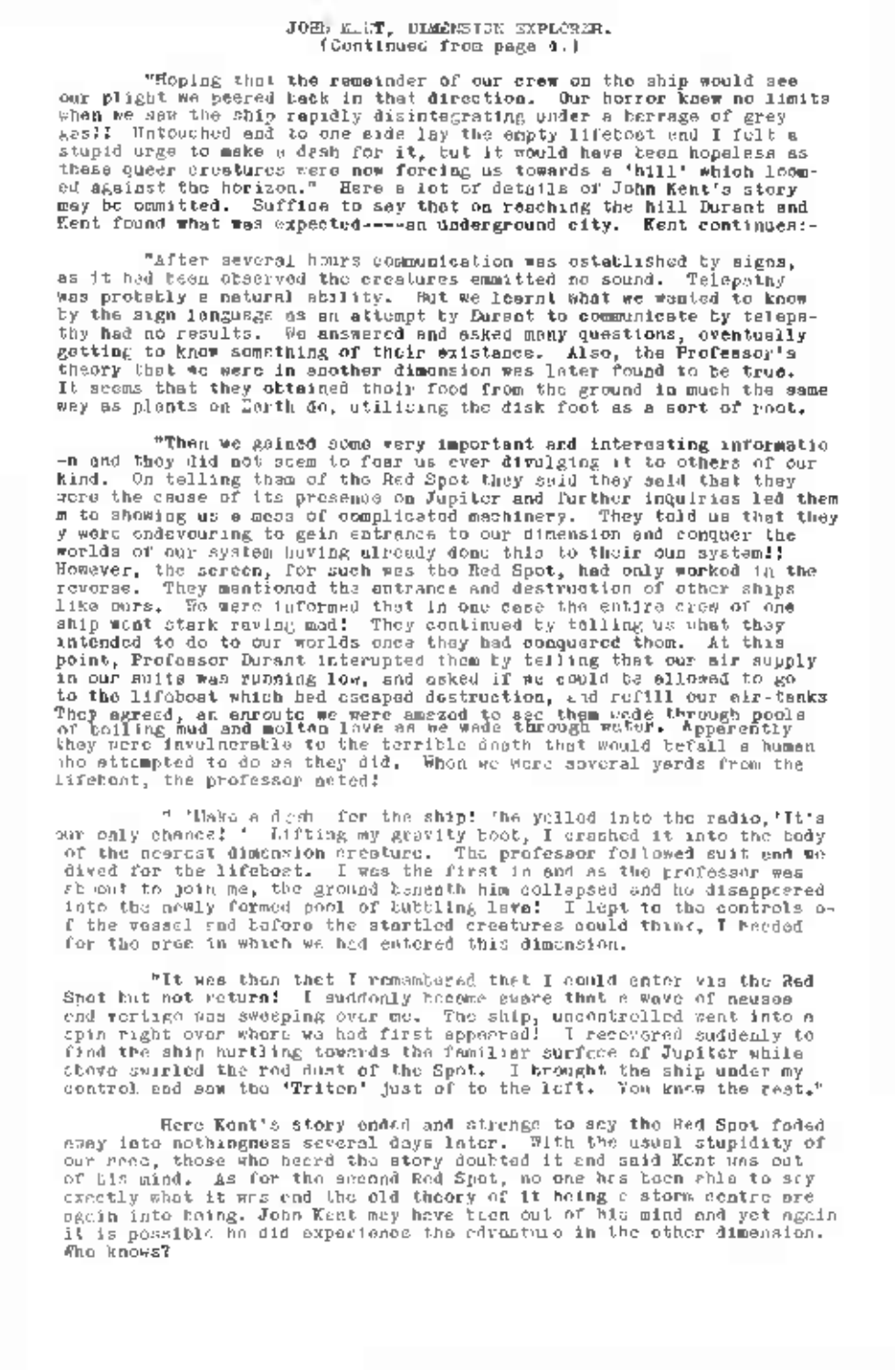The Universe

by Edward H. Russell.

How did the stars and planets first come. Nowadays scientists believe that at one time the universe was a great cloud of gas which gradually collected into groups and formed solid bodies. These clouds are called nebulae and there are many of them still changing. There is no time in space and 1,000,000 years are as one, and countless ages must pass before these clouds of gas form into planets and suns. <sup>A</sup> nebulae is generally formed by the collision of two heavenly bodies. In the terrific impact, the heat produced would dissolve the two into clouds of gas. This, in the course of time will probably form new suns or worlds. One of these such nebulae is the Orion which is a bright mass and young compared with many others. Scientists gather from the sweeping curves of these light masses that great forces that are unknown are forever at work.

The centre of our Solar System is the sun shining through 93,000,000 miles of space. The outermost region of this fiery star is the corona (crown). Viewed from Earth it appears as a soft silvery light which is probably the light reflected on the countless particles of dust. The second region of the sun is called the cromosphere and is <sup>5</sup> to 10,000 miles thick. It consists of flaming hydrogen and other gases. Next comes the photosphere a layer of luminous gases whieh send light all over the solar system. Although the photosphere looks calm it is, in reality, in a state of violent turmoil. From time to time Sunspots are seen on the surface of the photosphere. Some of them large enough to hold the Earth. On the edges of these cavities huge flames shoot up, and, over and around them a glowing vapour whirls violently as if it was driven by <sup>a</sup> terrific gale. This gives the spots the appearance of whirlpools. The sun revolves on an axis as the Earth but not at the same speed. On the sun's equator a point takes 25 days for one revolution while another either north or south would take 28 days. This proves that the sun is not solid. For countless ages the sun has been giving out enormous quantities of light and heat and for countless centuries it will continue to give out this energy.

Marcury is the planet nearest the sun and revolves round the sun in 88 of our days, so that the length of a year on Mercury would<br>bo about 3 cf our months. At its nearest it is only 28,570,000 miles<br>from the sun then 44 days later it is 43,347,000 miles distant. This means that there must be great changes in temperature. Mercury is probably a dead world and has passed through its span of life. next planet from the sun is Venus which has a very thick cloudy atmosphere. This of all planets would be most suitable for us if we were compelled to leave Earth. Venus is almost the same size as Earth and revolves around the sun at a distance of 67,000,000 miles. Next comes Earth and then Mars 140,000,000 miles from the sun. It is of a red colour and about half the size of Earth. Mars and its canals puzzles astronomers. Every one who has heard of Mars has heard of the canals. If they are really there, is not agreed upon by astronomers. The next planet is Jupiter which is 88,000 miles in diameter and 483,000,000 miles from the sun. It is <sup>a</sup> young planet and is thought to be dead and as Earth was ages ago,Jupiter is now. This planet has no less than eight moons and it takes <sup>12</sup> years to revolve around the sense and control in the second of the second of the control of the control of the control of the control of the control of the control of the control of the control of the control of the control of the control of the cont make one revolution around the sun. Far out in space 2,971,000,000 miles from the sun is Neptune and still farther out Pluto which was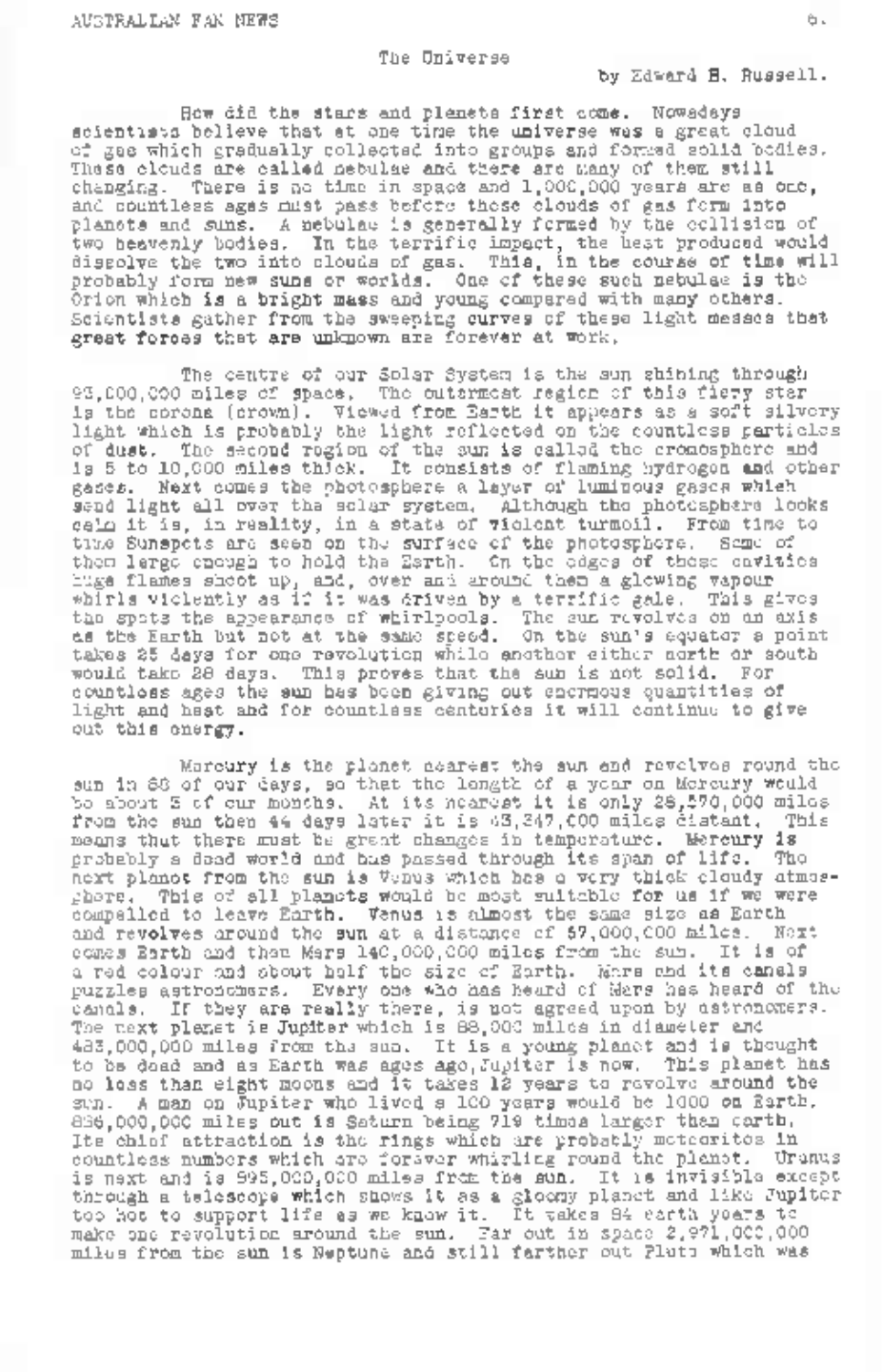# 5998 THE YEAR OF FRUSTRATION

### by Eric F. Russell.

Gulping down his final cup of coffee and slipping on his coat, Professor Hubert Browning kissed his wife, hurried to the door and slammed it behind him as he departed. Glancing at his wrist watch he noted the time 11.JO p.m. At this hour most New Yorkers were at work but although there were not many on the side walks, the road-<br>way wes crowded with the steady stream of city traffle. Hoiling a way was crowded with the steady stream of city traffic. passing taxi which pulled into the kerb, the Professor boarded it. "Drive to the World Fair Grounds," he ordered, and after a short ten minutes drive the vehicle pulled up outside the gates. Having paid the taxi fee Professor Browning entered the grounds and made for the Eastinghouse Electric & Monufacturing Company's exhibition building where the Time Capsule was to be lowered into its fifty foot tube.

As he neared the building, his colleagues who composed the c-ommittee over which he precided, joined him. While walking to the dias, the party, like all men fell to discussion their topic being the Time Capsule and, who, if anyone would open it in five thny the rime vebears the, man, il miyone would pessimistic," said<br>Smithers the thin hawk-faced sour visaged chemist, "but there is<br>clumpys a good cheme of there being an earthquake." "Impossible," norted Kane, the mathematician, "why, you're stupid!" and but for the fact that visitors were arriving, a hot argument would have been the result. It was then the would-be combatants soon stopped when they realized their positions. Then at twelve o'clock exactly at the moment of the Autumnal Equinox the Time Capsule, representative of the 20th Century began its long 5,000 year journey, to t-he tolling of <sup>a</sup> giant bell. When it had disappeared workmen screwed down the cap and the Cupaloy Capsule was gone forever from this age. Professor Browning addressed the gathering and in his speech told an interested audience why the capsule was sunk and a rough idea of the people of the far future whose legacy it would be. Then as the ceremony ended the gathering dispersed and the Time Capsule was past history.

The years roll on - centurios pass - time, invincible flows on - science advances - but fate plans a terrible doom for mankind. on - susumer astronomer - sun rate phase are rerinic codemnation as the sun rate.<br>It is the year 5998. Lars Knuck, chief astronomer of Earth is wa-<br>Rushing to the teleradio he broadcasts a message. "Attention all! There is a terrific cruption on the surface of the sun. It will aoon flare up into a flaming nova and all planets as far as Earth will be caught. There is nothing that can be done - we cannot escape!" As the dreadful significance of these words were realized panic spread - there were mass suicides everywhere. Many people were so eager to escape death that they sheltered in mines or dug deep holes. The sun meanwhile was gradually growing hotter and hotter and with the increased heat see increased power. The sum became a<br>terrifically powerful magnet irrisistibly drawing the plants bows<br>ras its white but man in the structure of the street of an increased<br>ulidings - recks and ace and thus was born a second Saturn.

Mars too was effected but only one Martian space ship got away. Kark Al pilot of the M-2? was talking to Rodi San when from the speaker above his head came, "Collision stations strange torpodo-sha-<br>ped object ahead." Kerk Al wasted not a moment and soon the object<br>was aboard. Then leaving the controls to Rodi San ho went to the was sboord. Then teaving the controfs to food mass he went to the<br>hold whore the object was. Going up to it he spliced the capsule<br>(for such was the object), neatly in half with his pencil ray, cut of it tumbled a strange collection of objects. Picking up an alarm clock he tried to puzzle out what what it was when suddenly the st-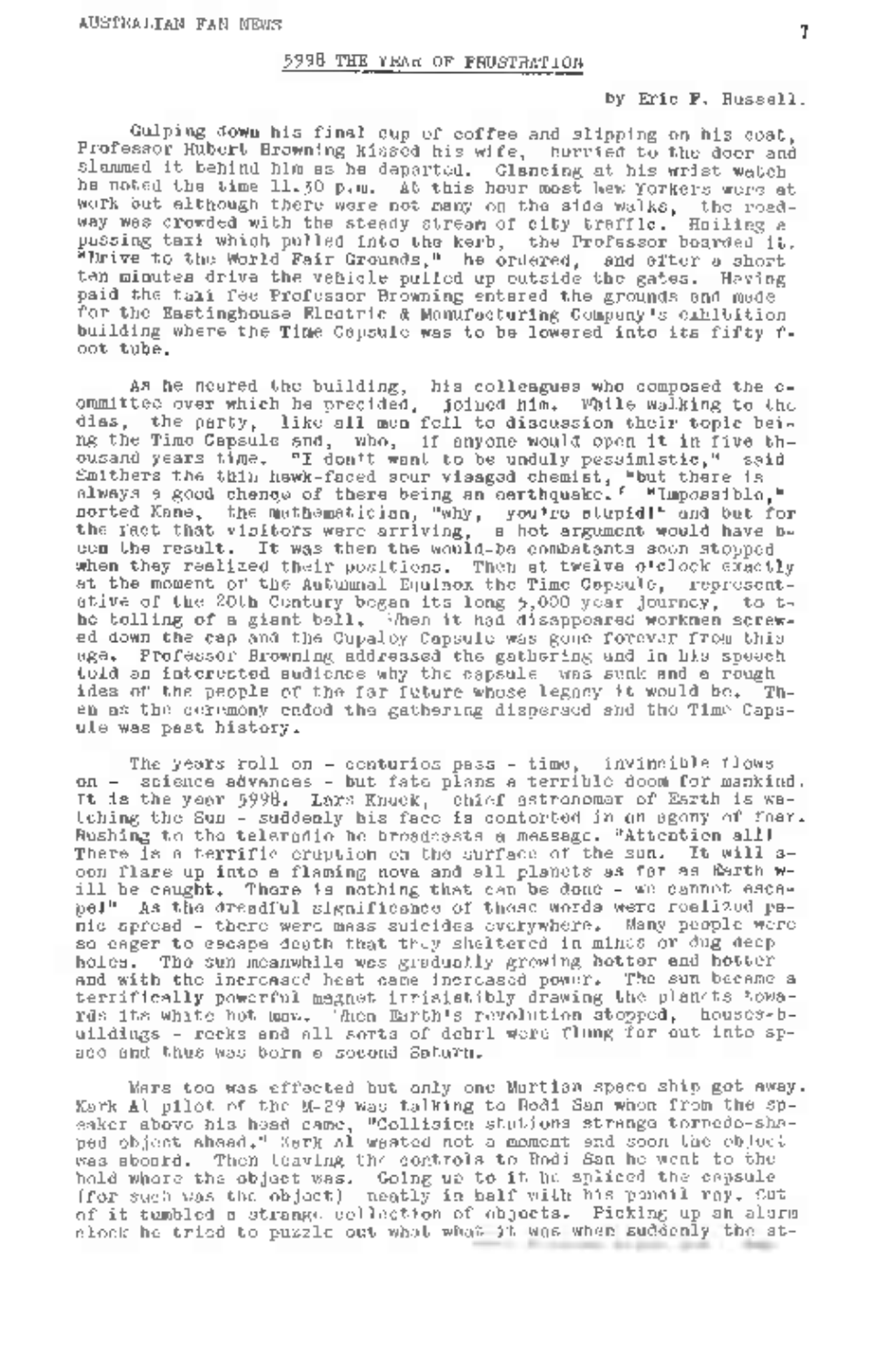## SPLITTING THE ATOM

(Reprinted from the "SWISS INDUSTRY AND TRADE", 1937-)

As a result of the surprisingly successful test carried out in various laboratories turoughout the world, with a view to solitting up atoms, the interior of atoms has become a new field of investigation for the physicist. Whereas the chemist makes the necessary materials for industry, commerce and daily use by combining a-toms or by moderfying complicated atomic structures, as required, the atom physicist is now concerned with the constituents of the atom. He splits the atom and also builds up heavier component parts from lighter ones. Modern science has realized the wildest dreams of the alchemists, and bas in fact gone far beyond them. Although at the present day, these experiments are regarded more from the point of view of the additional knowledge they bring with them, it must be emphasised that even now there is <sup>a</sup> possible practical appalleation of the bombardment of the atoms, namely, the artificial<br>production of radio- active substances; the latter may in the hands of a specialist doctor, provide an effective means of fighting cancer. without the necessity of costly redium.

It is not possible, within the space of a few lines, to give even a summary of the vast amount of definite knowledge that has been gained regarding atoms. In order to be able to figure the resistance offered by an atom to penetration by a projectile, the atom may be compared to a wooden snhere protected by <sup>a</sup> steel shell. bu many be compared to be well cannot be parformed by wedden strated in the part of the part of the part of the part of the state of the part of the part of the part of the part of the control point of the control of the c rticles are fired by "atom guns". The propelling agents in the atom guns are not chemical explosives, but electric forces. The proton which is often used as a projectile, is <sup>a</sup> particle charged p-ositively. It is thus possible to impart to this particle, through electrostatic attraction in a container where the gas been rarefied, an extremely high speed and communicate to it in this way an amount of energy and a piercing power, which are encrecus as compared with its size and mass. When the shell of the atom has been pierced, the projectile can easily cause change in its interior. It is then said the atom has been split by bombardment.

THE END.

#### GRAVEYARD GOSSIP

by A. Ghutney Ghoul.

I reckon that smart ghoul dat wrote Dead Reckoning is gonna have a tough time at the bumpin' off party we've arranged and dese anodder guy- Bela Lugosi, yeah de guy dat plays a grave snatcher in some pitcher huh.

I don't like de way he acts, no guy can go round wid <sup>a</sup> broken neck and remain a self respecting ghoul no siree. Well I guess he'<sup>s</sup> gonna be bumped off. See ya\* at the next funeral!

A. G. GHOUL.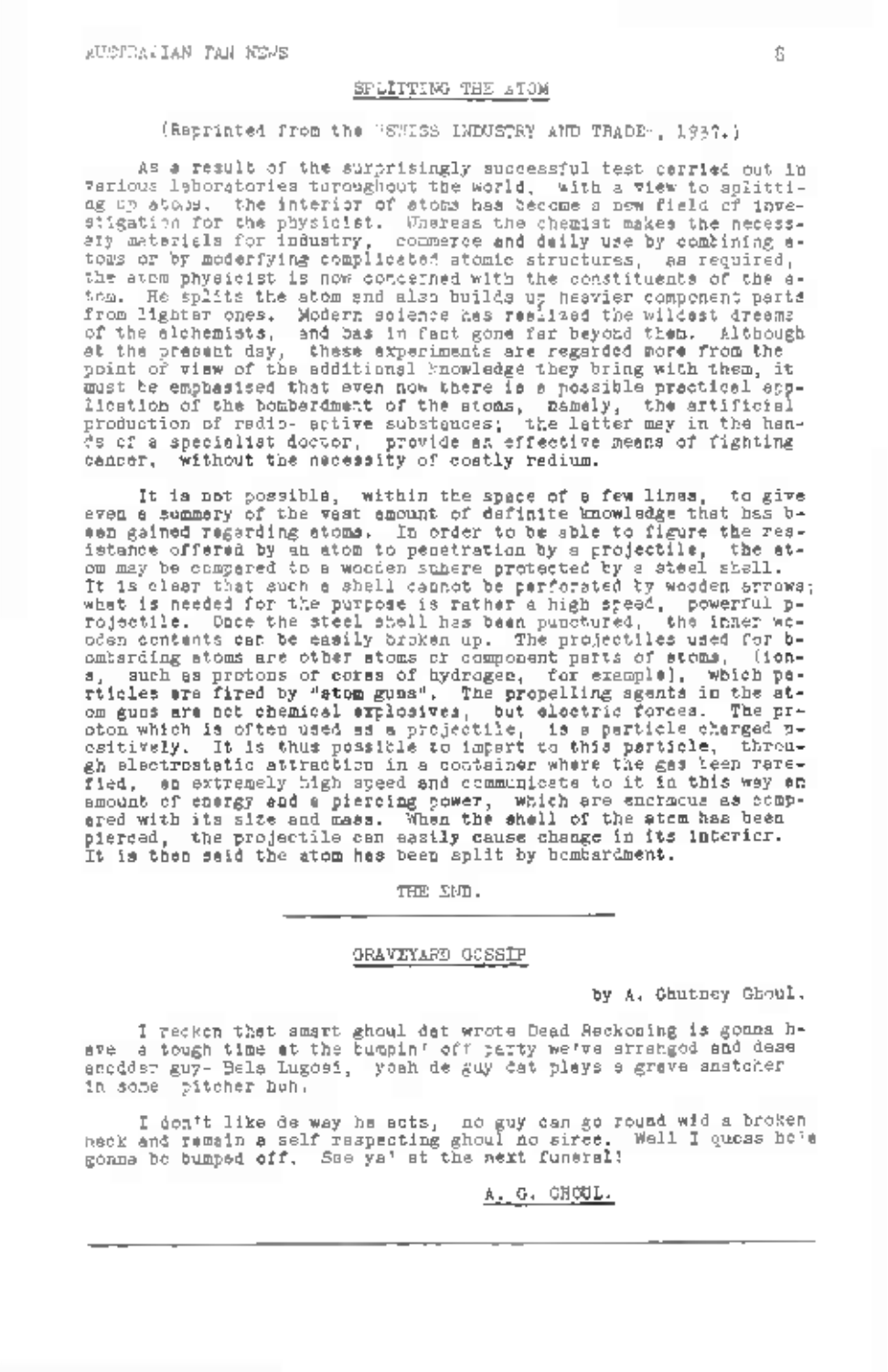#### "News and Views.'

by Eric F. Russell.

Current Science-Flotion Review: In these days of turmoil it is grate-<br>Tying in the following in the following in the footsteps of<br>the old "Amering" spi "Nondar". I refer to "Tales of Wonder", the<br>econd Britlan venture of i sir "Aesounging opienee rietsion", where non all attuary's "Closm of<br>Aesir" takes an easy first. Kent Casey gives us "Star Crash", another<br>Private Kelton tale while Authur J. Burks is back again with a Josh McNab yarn, "Follow the Bouncing Ball." The interior work (as usual) maxes were realism the sourcing Mail." The interior work (as usually the above the general run of the other magnetics. Next on our list is<br>the April, "Thrilling Wonder Stories". The policy of this magnatus<br>appears to be th cover(l) Ray Cummings takes first place with "ZEOH-X" the the tale of <sup>a</sup> thinking robot.(Shades of "R.U.R."...I) Consistent with its policy, T.W.S. has introduced <sup>a</sup> new artist—to wit, Virgil Finlay whose whose west carefully done. The second issue(march) of<br>"Startling Stories" is much better than the first. It is illustrated by Finlay and Marchoni with Brown on the cover. The featured story is Eando Binder's "The Impossible ¥/orld", but Edmond Hamilton takes first place with his side-splitting "The Fear Neutralizer". The following magazines are due in Australia. "Unknown "

"Fantastic Adventures."(Ziff-Lavis.) "Science Fiction." and "Dynamic Science Stories."

Paragraphs; The English magazine,"Argosy", publishes some science-fiction and amongst the latest is "X from Saturn". The Sydney Mail incertain the problem in the second contract the second fine which is the second of the second second in the second second in the second second second second second second second second second second second second second s subterranean regions under Central Australia. To continue, one day an artesian drill bores down and his hat is caught in it and whirled up to the surface. After various adventures he escapes and his hat is his only proof that anything has happened. Another English example is the "Modern Boy". In this book which is published weekly, Murray Roberts writes <sup>a</sup> series of stf. stories which concern the adventures of Captain Justice and his friends Midge, Len O'Connor, Nr. O'Malley ond the somewhat absent-minded scientific genius, Professor Flaznagel.

.<br>Ingham was published. "Modern Wonder" (English 2' weekly) has print-<br>ed during 1938 "The Weather Machine","The Misty Wilderness", and "The Chronicles of a Space Voyager" by John Russell Fearn. Then there were three articles on Rocket By John hussell recent inclusters<br>"As Returns" and "The World Behind tho Moon" by W.J.Passingham and<br>"The Ray of Peace" by H.W.Twyman. Gleaned from Modern Wonder. At an international exhibition which is soon to be held, an ingenious plan-etarium will be erected in the shape cu <sup>a</sup> dome. Outside it, visitors will enter a stell recket ship fitted with windows. This will be then wheeled into the dome onto a turntable which is tilted upwards. On tho walls of the dome will be projected motion pictures of comets, stars, and the planets, giving the passengers the Impression of travpiling around the universe. At the one of the flight the turntable  $\cdot$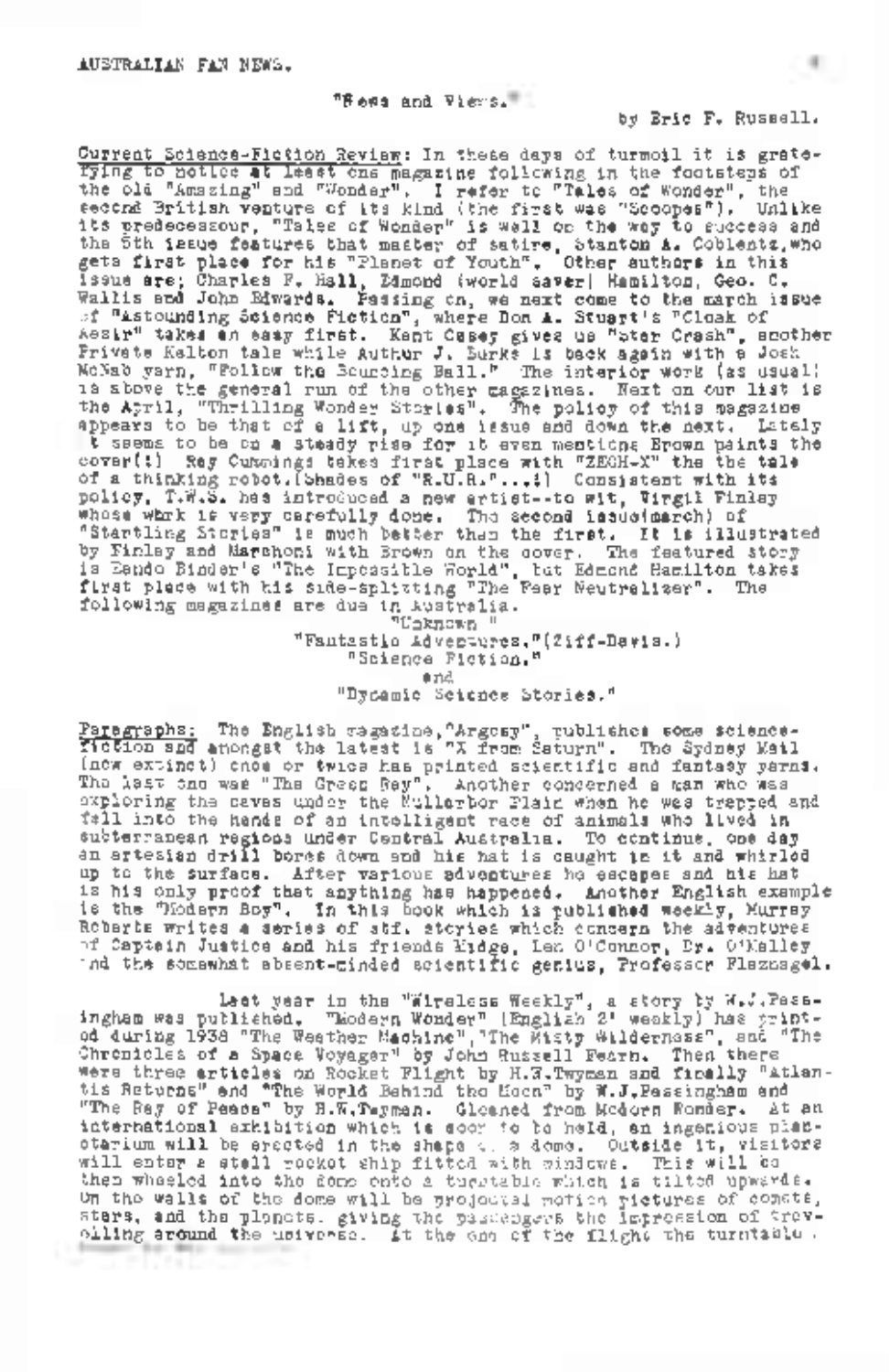#### "Hews and Views," (Continued from page 9.)

During 1938 a star was discovered which, if placed where the<br>Sun it would occupy the whole Solar System. But, believe it or not, the star has never been seen! It's existence was deduced by using a spectrograph and from celestial observations made over a period of nine years.

Remember "War of the Worlds"? Well, a similar case occured in England in 1924 when a description of London in Communist hands was given. Behind the voice were noises of explosions, mob shouting ,otc« The, then British Broadcasting Company was overwhelmed with telephone calls from anxious listeners. But there was no panic. Evidently Londoners were not as casily scared as their American brothers. H.G.Wells giving a broadcast here in Sydney made uncomplimentary references to a certain stf. magazine.

Film Review; Horror films may come and go but it seems as though the "Frankenstein" series aro destined to go on for ever. Universals lat-"runsweated" of the solution of Transmeters and it worry bit as over<br>the circuit is specifically as well is preference of the inflamous "more bit as over<br>the initial of the solution of the solution of the solution and Most to their ancestral home. Inspector Krogh visits thorn and warns the doctor that tho villagers believe he(Frankenstein) has revived the monster, and that the monster has committed six brutal murders that have been the result of his(Frankenstein1s) return. Socretarlly, he has revived the monster but does not know that the madman, Ygor, is controlling it in an effort to kill the eight jurors who had sentenced him(Ygor) to death for grave robbing. Altogether, a good "horror" film.

TEE ElID .

Spaceways: Spaceways is undoubtedly the best of the American fan magpenines. It consists of 24 large size pages and is edited by Harry magesiscr. It considers of as ixportance was as a series write for this<br>Warner Jr. and Johns S.Avery. All the best fan authors write for this ci, James V.Tauraui, Dale Hart, Hoy Fing Bong, and hosts of others. The uven righthand congin is featured. Two fan gossip pages. (Wow! and "Stardust") It contains a large readers section and only costs (in America) <sup>10</sup> cents. Australian rates should be about sevorn(7) pence. You may secure more details from the editor by writing to him at <sup>303</sup> Byran Place, Hagerstown, Maryland, U.S.A.

#### "FANEWS."

(Many thanks to Harry Warner who supplied much of this nows.) by Bert Castellari.

It seems as though a cortain party by the name of McLennan is contemplating starting another Australian fan magazine. At the moment there is only one other fan publication besides this one, namely "The Science Fiction Review" edited by John Devern. Whether or not Ly "The Science Fiction Novicw" called by John Levern, "Whather Or nou<br>Fry Helmusi's magazine will sprear is uncertain, but if this should<br>meet his eye we would be very pleased if he would communicate with us. Incidently, there is a rumour of a professional Australian ac)encefiction magazine.......Harry Warner informs us that there is to be <sup>a</sup> stf, magazine to appear in France! Its editor, Georges A. Gallet says that it will appear weekly and have a launching circulation of 500,000 !!!!!&! This is a bit hard to swallow' when one considers that at no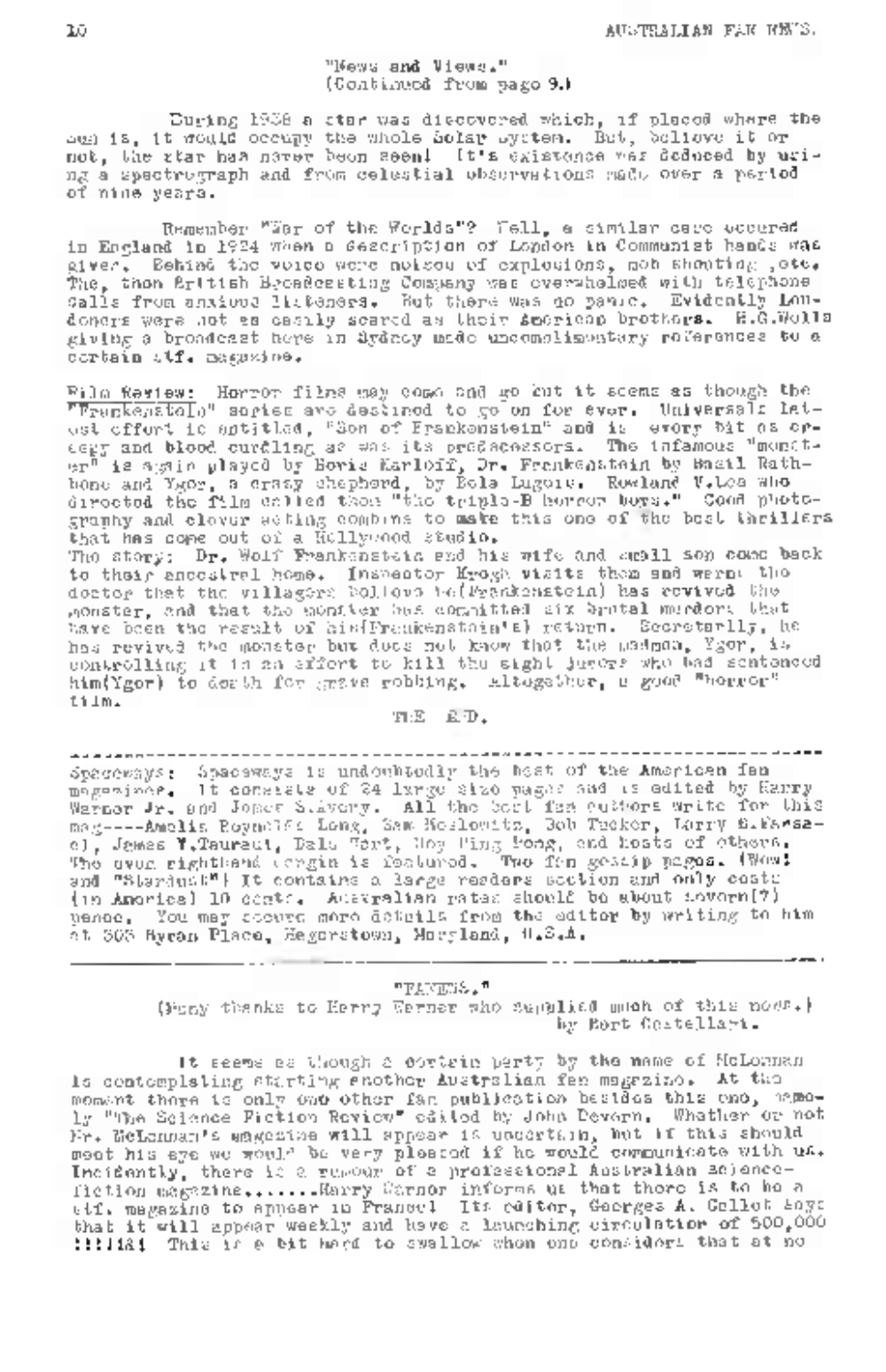"Life on Kars and 'Venus."

by Dan E. Boyle.

If we observe the physical conditions of the other planets within our Solar system, we find little to believe that life resembling Terrestrial existence could possibly be found on planets other than Kars and Venus. The latter is almost a twin sister to the Earth, and as far as we know, would be well adapted to life similar to ours. Some scientists believe we could be transported to Venus without any serious dis-comfort.

Mow, let us look at Mars. While leading scientists agree that<br>recent discoveries have demonstrated that life can exist on that planet they disagree as to the extent it is developed there. Dr. William Pic-kering, director of the Harvard College branch station at Mandeville, Jamaica, in the Carribean Sea, takes the advanced view that it is almo-<br>Jemaics, in the Carribean Sea, takes the advanced view that it is almo-<br>st certain Mars is inhabited by some form of intelligent life, and even suggests the Martians may be signalling to us. The appearance of Mars Every two years or so, it makes one of its approaches to the Earth, coming within 35,000,000 miles of us at its most favourable opposition. Courage the control of the sun is 4,215 million of the red globe is 4,425 million million million million million million million million million million million million million million million million million million mill The celebrated canals of More vary from season to season which is vis-<br>ible proof of the existance of water on that planet. Later observation have brought the conviction that not has the rod planet water, but also bett and ouvrois. Visual as well as photographic observations, indicate<br>that conditions on there are not unlike those of Earth. Probable the conditions on there are interested in the<br>Eign tonyoution which Dr. Coblection of couple. Contrary to the opinion that Martian temperature never rises store the freezing point, the thermocouple gave readings denoting that<br>it rises to 60 degrees fahrenheik, and even higher, which not unlike<br>conditions register in London or Ecw York on a bright and sunny day in late October or early November.

From those facts, I hope I've convinced you in some small<br>way, that life as we know it, could exist on liars and Vonus. THE EHD.

.<br>In the contract case of the Contract and Contract and Contract and Contract and Contract and Contract and Cont

"The Sydney Scone."

by William Veney.

So far this yoar the most important science-fiction event has boen the visit of the destinguished prophet and historian, Mr.H.G.Wells Mr. Wells was the honourse guest of the Foderal Government at the Australasian Science Congress helf recently at Canberra, F.C.T. Bosidos ralation columns that is computed to compute the density of the first result is the interesting speechs of the Congress and at warious resolutional distinguished interest. It will delivered from the first of methods betwe nieuro "Things to Cowe". One thing that assumed me, was the difficulty of dressing the futuristic World dictator. "We didn't know whosther to or grossing who rewerselve work are cover who denote the clothes of the clothes of the clothes of the clothes of the clothes of the clothes of the clothes of the clothes of the clothes of the clothes of the clothes of the